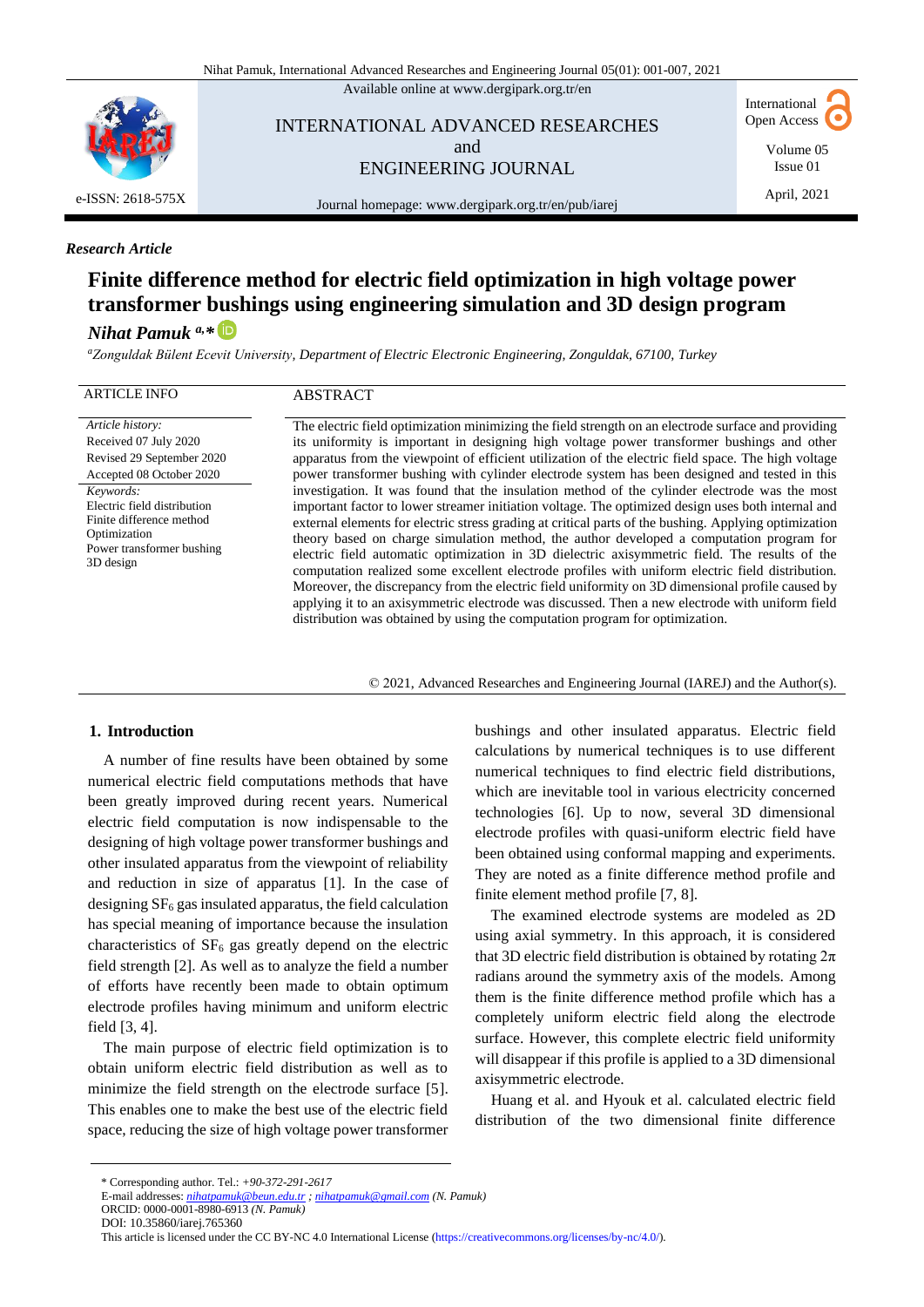method profile and 3D dimensional axisymmetric finite difference method profiles to evaluate the discrepancy from the uniformity for the latter profiles. Furthermore, by using the computation program for high voltage electric field automatic optimization, a new uniform field electrode profile was obtained as a replacement of the 3D dimensional finite difference method profile. Other optimum 3D dimensional axisymmetric electrode profiles are also obtained which are enclosed with metallic coaxial cylinder [9, 10].

Most of the studies found that there was electrostatic field calculation and optimization structure in power transformer bushing insulation, while some studies such as [11, 12] found that there was condition assessment of high voltage bushing with solid insulation structure. Some studies such as [13, 14] have found that electromagnetic forces and losses computation and design of power transformer bushings. By applying theory of electric field optimization based on charge simulation method, the author developed a computation program for electric field automatic optimization of an electrode profile with 3D dielectrics in axisymmetric field.

The purpose of this paper is to make the radial stiffness characteristic of the given 3D rubber bushing model meet the target stiffness curve by using the optimization method presented in this paper. In order to determine the stiffness curve of the bushing, nonlinear finite model was defined using boundary conditions.

#### **2. Basic Equations for the Method of Optimization**

The charge simulation method is made up of the fallowing basic equation. To simplify of discussion, the author consider one dielectric field problem.

$$
[P].\{Q\} = \{\emptyset\} \tag{1}
$$

In equation 1, P is a potential coefficient matrix determined by coordinates of contour point and charge point.  $Q$  is a charge vector.  $\emptyset$  is a potential vector of contour points. In general, P and  $\varnothing$  are given, thus providing the value of Q. From the value of Q, the author can calculate the electric field strength. [15, 16] proposed that electric field should be improved by properly arranging several new charges (optimizing charges) in the field obtained by charge simulation method. Let Q' be an optimizing charge vector.

$$
[P].\{Q\} + [P']. \{Q'\} = \{\emptyset\} \tag{2}
$$

In equation 2, P' is a matrix of varied part of potential coefficients determined by arrangement of new optimizing charges. Combining with the given value Q', the value Q obtained by equation 2 determines the electric field distribution along a new electrode. The profile of a new electrode is obtained as a locus of equipotential line of electrode potential. If the electric field on a new electrode surface does not distribute as uniformly as expected, the above computation is iterated by giving new Q' to equation 2 [17, 18, 19].

This computation is iterated until uniform field distribution of electrode surface is obtained. For a good convergence and satisfactorily uniform potential distribution, it is important to determine the value of Q' appropriately. This is discussed in the following section. On the other hand, the basic equation of the charge simulation method in two electrostatic dielectric field may be generally expressed by equation 3.

$$
\begin{bmatrix} P \\ F \end{bmatrix} [Q] = \begin{bmatrix} \phi \\ 0 \end{bmatrix} \tag{3}
$$

In equation 3, F is an electric field coefficient matrix determined by dielectric boundary points. Like equation 2, equation 3 is modified by arranging new optimizing charges Q', as follows equation 4.

$$
\begin{bmatrix} P \\ F \end{bmatrix} [Q] + \begin{bmatrix} P' \\ F' \end{bmatrix} [Q'] = \begin{bmatrix} \phi \\ 0 \end{bmatrix}
$$
 (4)

In equation 4, F' is a matrix of varied part of electric field coefficients determined by arrangement of optimizing charges. Like in one dielectric field, electrode surface electric field can be optimized also in two dielectric field, using equation 4.

## **3. Automatic Optimization Technique**

The author succeeded in obtaining the optimized electric field distribution by using iterative computation by arranging vector  $(Q)$  automatically. In each iteration step,  $Q'$  is given to correct local maximum and minimum of the electric field distribution along the electrode profile [20]. This method is described along with a model for consideration in Figure 1.

In Figure 1, A-G is an electrode profile to which optimization is to be applied. Other parts of the profile do not vary through the iterative computation since these points are always fixed as the contour points. Optimizing charge vector  $(Q<sup>1</sup>)$  given at an initial time is arranged at a positions shown by symbol ●. The electrode profile calculated (solid curve) is identical to the equipotential surface. The electric field distribution in A-G is expressed by solid curve shown in Figure 2.

This curve provides local maximum points at B, D, F and local minimum points at C and E. To correct this electric field distribution, new charges (optimizing charges) are arranged at the vicinity of A, C and E. (shown by symbol  $\blacksquare$ ) Figure 3 shows a detail of arrangement of an optimizing charge. Taking point C as an example, the author arrange the optimizing charge Qc' at point S away from point C by distance  $\ell_{\text{cs}}$ .  $\ell_{\text{cs}}$  may be expressed by equation 5.

$$
\ell_{CS} = k \cdot Min \left( \ell_{BC}, \ell_{CD} \right) \tag{5}
$$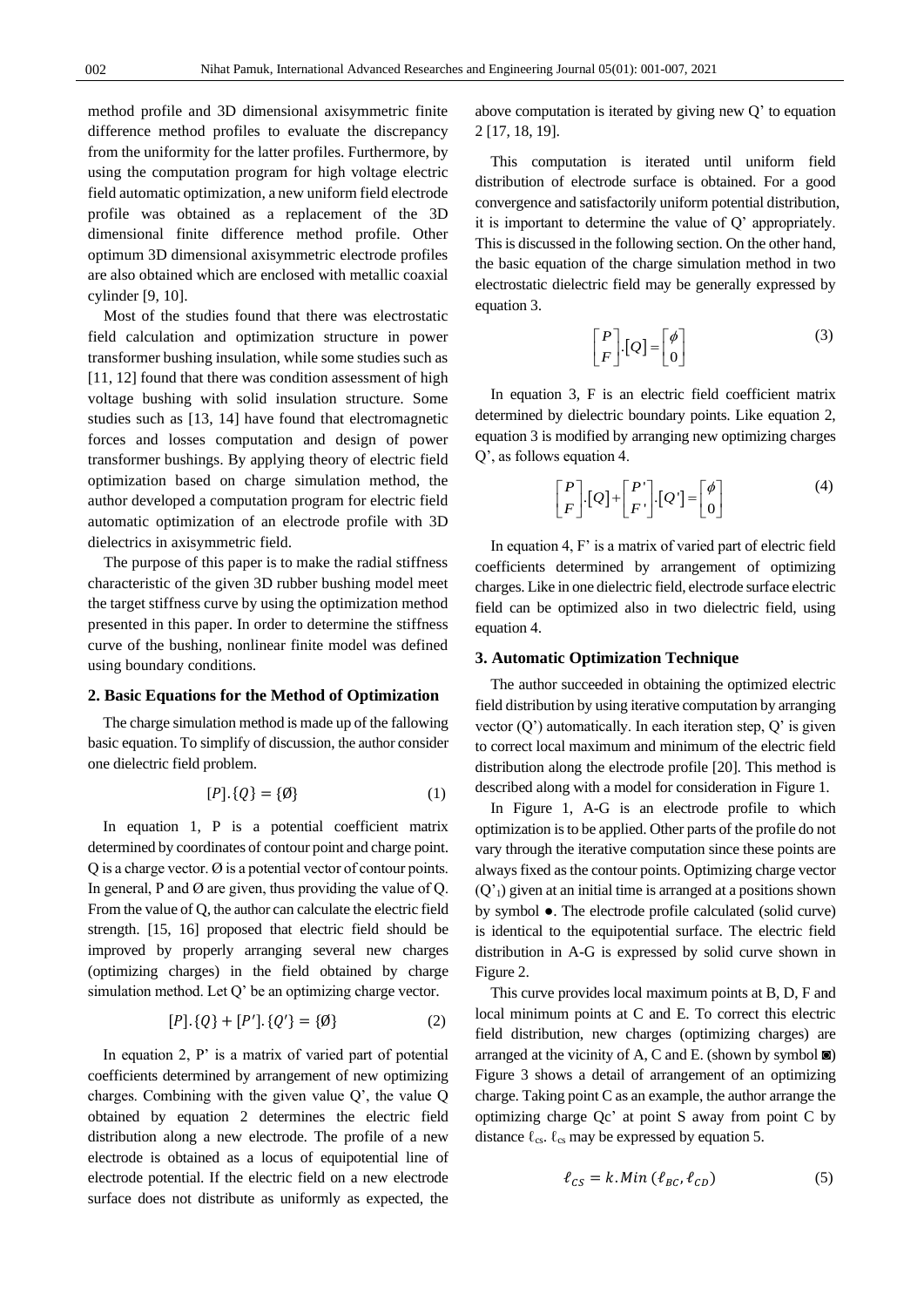

Figure 1. Optimization of electrode profile



In equation 5, k gives an appropriate value of  $1 \leq k \leq 2$ . The value of Qc' is determined by equation 6 using potential value j $V_{CB}$  and j $V_{CD}$ , which are given by a function f in equation 7, where  $E_i$  is an electric field strength on next following point j.

$$
Qc' = (*). \frac{v}{j} (P_{cj}^{-1}.JV_{cj}) \quad (j = B, D)
$$
 (6)

$$
jV_{cj} = f. (|E_j - E_c|) \t (j = B \t or \t D)
$$
\t(7)

In equation 6,  $P_{cj}$  is a potential coefficient, and  $*$  is the relaxation factor which is introduced in order to get smooth convergence of iterative computation. The value of \* depends on the electrode profile. Let  $(Q<sub>2</sub>)$  be a newly given vector by the above procedure, the equipotential surface (new electrode surface) shown by dotted line in Figure 1 is obtained. The corresponding electric field distribution is shown by dotted line in Figure 2. The above calculation process is automatically iterated and the electrode profile with the optimized electric field distribution is obtained by judging the convergence from a reduction rate of the maximum electric field and an achievement of uniformity of electric field distribution.



Figure 3. Arrangement of optimizing charge

## **4. Examples of Optimized Electrode Profile**

This section gives some calculation examples using above mentioned computation program for optimization. Figure 4 shows an example of the end profile of high voltage conductor in a ground potential cylindrical enclosure. Figure 4 indicates an electrode profile at the initial stage with optimizing charge positions, while Figure 5 shows those as a result of automatically iterative calculation of five times.



Figure 4. Initial electrode profile



Figure 5. Optimized electrode profile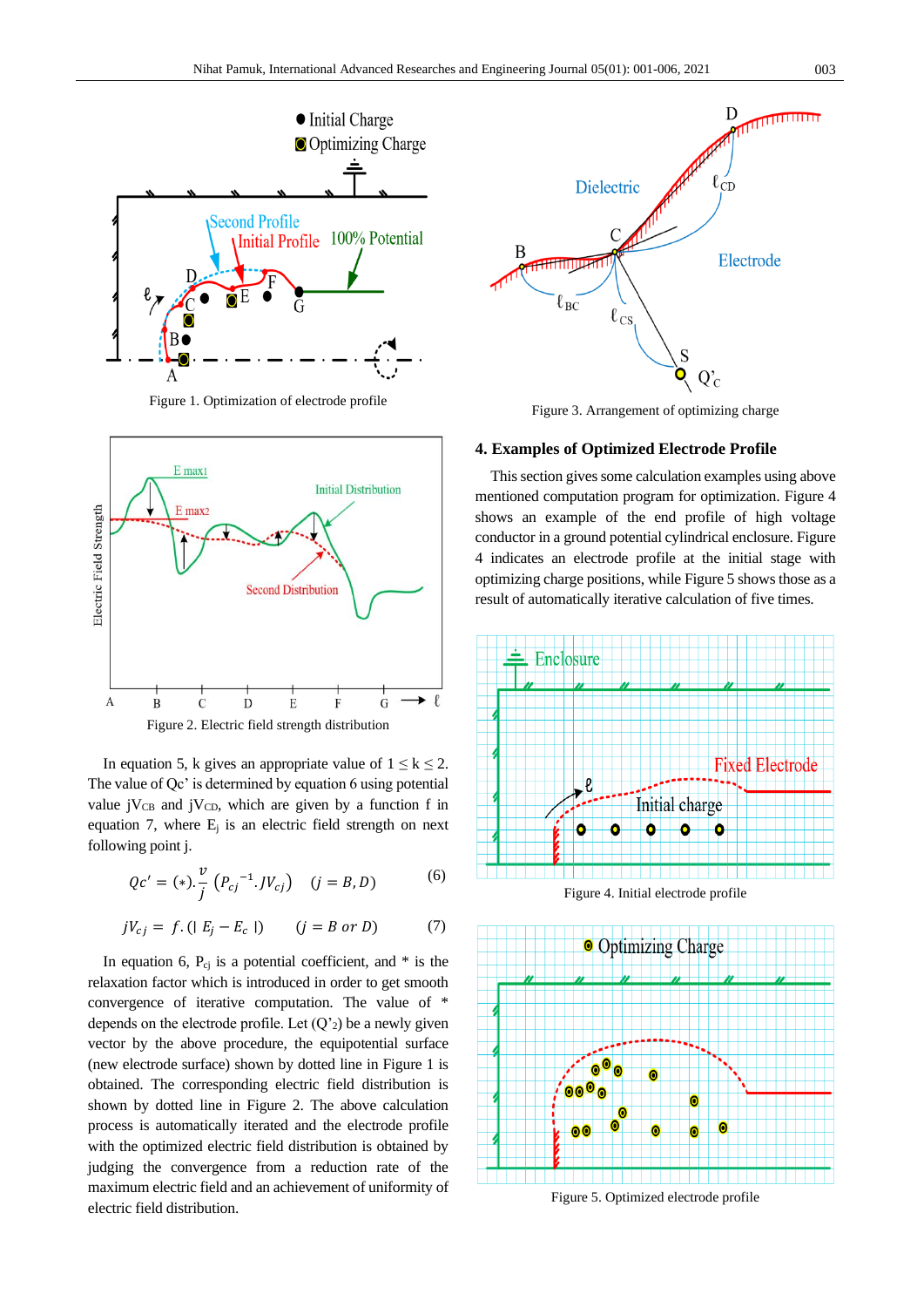Figure 6 shows a variation of electric field distribution. The iterative calculation reveals an obvious reduction of the maximum electric field strength and a uniformity of electric field distribution.

Figure 7 shows further example of optimized profile of another type conductor end in grounded cylindrical enclosure, and the electric field distribution along it. Optimized profile and electric field distribution obtained with and without the insulating cylinder in high voltage power transformer bushing are given in Figure 8 for comparative study.







Figure 7. Optimized profile with and without insulating cylinder



Figure 8. Electric field distribution with and without insulating cylinder in high voltage power transformer bushing

## **5. 3D Dimensional Electrode Profile**

3D dimensional electrode profile ( $\pi/2$  dimensional profile) against infinite plane may be expressed as follows by using parameter φ. (Point A is assumed as an origin.)

$$
x = -2\left[\sin\varphi - \ell n \tan\left(\frac{\varphi}{2} + \frac{\pi}{4}\right)\right] \left(\varphi = 0 - \frac{\pi}{2}\right) \tag{8}
$$

$$
y = 2[1 - \cos\varphi] \qquad (\varphi = 0 + \frac{\pi}{2}) \qquad (9)
$$

$$
z = 2\left[\sin\varphi + \ell n \tan\left(\frac{\varphi}{2} - \frac{\pi}{4}\right)\right] \qquad (\varphi = 0) \qquad (10)
$$

Figure 9 illustrates 3D dimensional electrode profile with 100% potential. The grounded infinite plane electrode is located at  $x = 2-\pi$ ,  $y = 2+\pi$  and the gap length is  $\pi$  as  $z \to \infty$ . Arrows in Figure 9 drawn by computer show electric field vectors on the 3D dimensional electrode profile.

The electric field strength is calculated by using charge simulation method. The results reveal that the electric field distribution on 3D dimensional electrode profile is completely uniform. The author apply the 3D dimensional electrode profile to an axisymmetric electric field distribution. One may consider an end portion profile of a rod electrode. The problem is, however, that this 3D dimensional electrode profile loses the uniformity of the electric field distribution along the profile by influence of axial curvature and that electric field strength increases as going apart from the axis. By using charge simulation method, the author calculated the discrepancy of the electric field uniformity. Figure 10 shows the result as a function of 3D coordinate, where  $(x_0, y_0, z_0)$  is the coordinate of edge point A assuming the axis center of the infinite plane as origin.

Minimum electric field strength Emin is obtained on the center axis of the 3D dimensional electrode profile, while the maximum electric field strength Emax is obtained on point A. Figure 10 reveals that the discrepancy from the uniformity of electric field is 10% or more if  $|x_0/v_0/z_0| < 5$  and 5% or more if  $|x_0/v_0/z_0|$  < 10. In other words, 2D dimensional electrode profile directly applied to 3D dimensional axisymmetric field cannot be used as an insulation breakdown test. The fatal problem is that insulation breakdown is expected to occur at edge point A of this electrode.



Figure 9. 3D dimensional profile and electric field distribution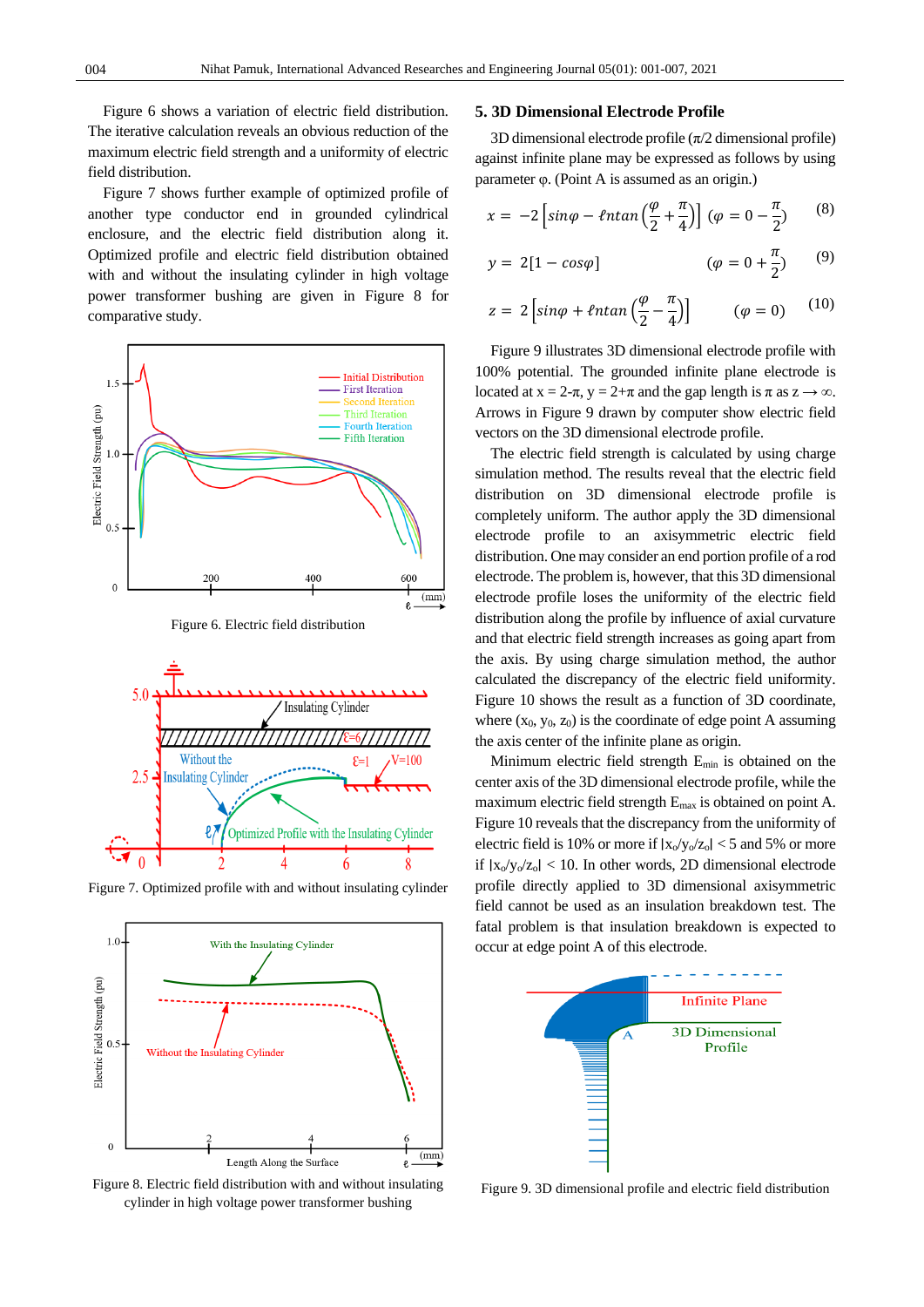

Figure 10. Discrepancy from the electric field uniformity

#### **6. Optimized Profile in Axisymmetric Field**

First of all, the parameter values of the elastoplastic transformer bushing model were obtained by using the finite difference analysis method. With the experiments applied in the design phase, the bandwidths of the hysteresis curve were determined by fitting the curve model obtained as a result of the least squares regression method. The software values of the hysteresis curve obtained as a result of the finite difference analysis take into account the damping force and curve bandwidth values. Thus, both viscoelastic and elastoplastic components are represented. In addition, the slope value of the hysteresis curve shows the decreased stiffness value due to the amplitude effect and its behavior is represented by the elastoplastic component value.

The rubber structured transformer bushing sample was modeled based on the geometric structure of the finite difference analysis. It is ensured that the boundary condition value of the finite difference analysis model, the constant condition value on the outer flange of the transformer bushing and the displacement value applied to the inner rod element of the bushing at the central point are the same as the experimental conditions. Rotational hardness information was obtained by applying torque from 0 Nmm to 6000 Nmm in the x direction and from 0 Nmm to 600 Nmm in the y and z direction, respectively. Rotational stiffness tests were not conducted due to the limited number of experimental devices. For this reason, the values obtained by simulation based on finite difference analysis values were used.

The electric field on the 2D dimensional electrode profile applied to 3D dimensional axial symmetry does not meet requirements of uniform electric field distribution. The author calculated a new uniform electric field electrode profile by using charge simulation program for electric field automatic optimization. Figure 11 shows a part of the results and has been obtained by iterative computation with a starting value of 3D dimensional electrode profile when  $|x_0/y_0/z_0| = 4$ . The distortion of surface electric field strength is less than 0.4% if ∣x∣ < 3.5 and the strength slightly reduces in the vicinity of the point A.

This new electrode profile is most appropriate to one for an insulation breakdown testing because uniform electric field strength is realized on a wide electrode area and the electric field decreases as going apart from the uniform field region. The author discussed the case where a high voltage rod electrode is in a cylindrical grounded enclosure. The author obtained uniform electric field distribution of the end portion from many trials with various distances from the enclosure wall. Figure 12 shows the result, and  $D_i$  is a diameter of the rod electrode  $D_0$  an inner diameter of the grounded enclosure.

Also, G is a gap length at the rod end portion center. Assuming that  $G = 1$  and  $D_i = 20$ , the author obtained the optimum electrode profile as a function of  $D_0$ . If  $D_0 = 22.104$ , the uniform electric field spreads over the entire electrode surface. If  $D_0$  is larger, the uniform electric field is obtained only at the top end portion of the electrode. If  $D_0 = \infty$ , the profile is identical to the profile optimized from 3D dimensional electrode profile previously discussed. Figure 12 shows that there is almost no variation in the optimum profile if  $D_0 \geq 30$ , meaning that the grounded enclosure wall does not so much affect the electric field on the electrode surface.



Figure 11. Axisymmetric 3D dimensional electrode profile with electric field uniformity



Figure 12.Optimized electrode profile with cylindrical enclosure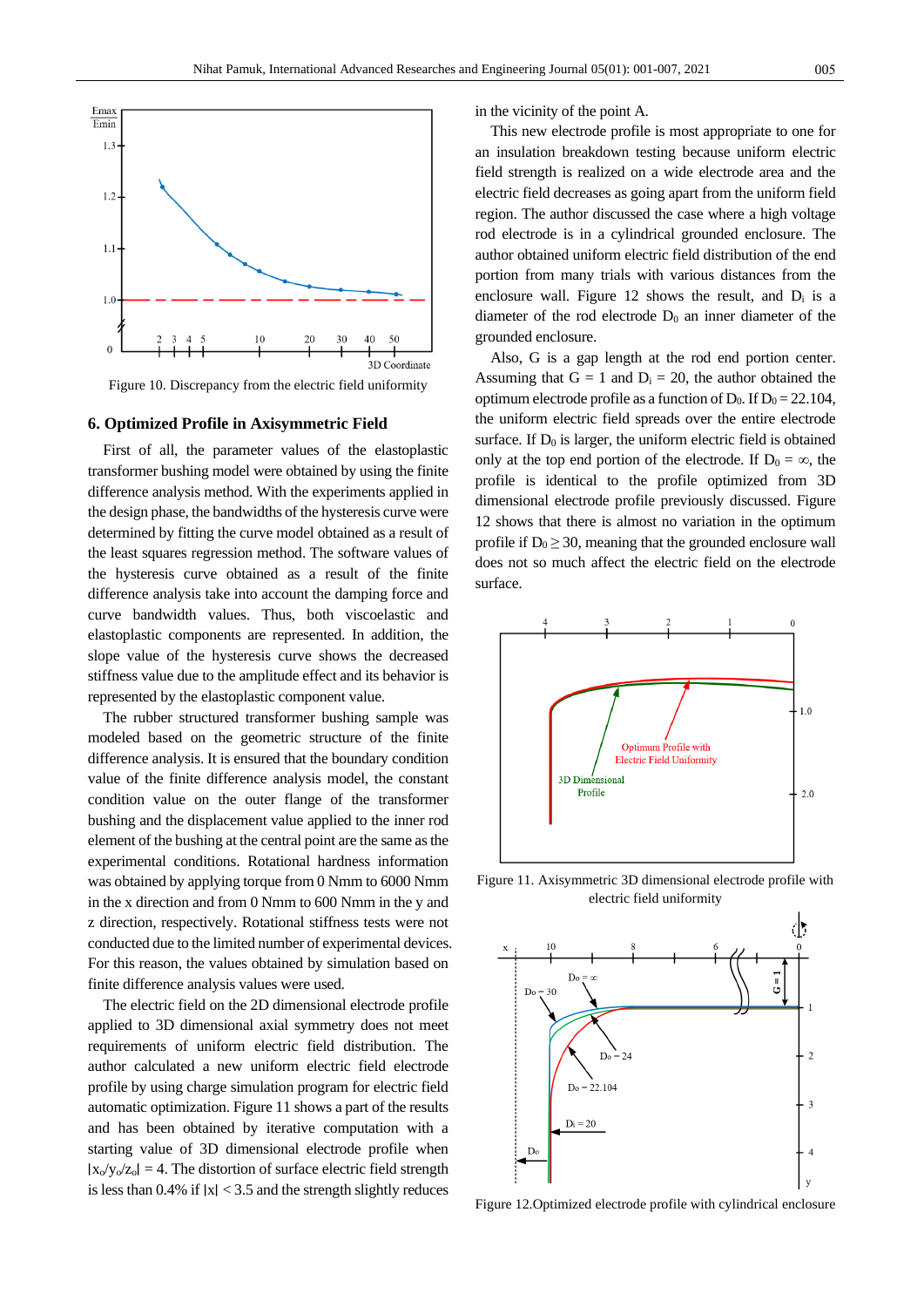## **7. Conclusions**

Satisfactory results were obtained from the computation program for electric field automatic optimization in high voltage power transformer bushing developed by applying charge simulation theory of electric optimization. In above mentioned simulation program, the main feature is that new charges are arranged consecutively in order to correct the variation in electric field distribution of the electrode surface, thus making it possible to achieve the electric field uniformity by automatic iterative computation. Electric field calculation using charge simulation method performed for a 2D dimensional electrode profile revealed that the uniformity of electric field strength distribution along it is completely obtained.

Extended 3D dimensional electrode profile to a 3D dimensional axisymmetric field does not have an electric field uniformity any longer. Deviation from the uniformity was calculated by charge simulation method, and it has been clarified that the smaller the electrode diameter and the larger the distortion electrode diameter. In axisymmetric 3D dimensional field, the computation program for electric field automatic optimization developed by the author realized a new electrode profile that provides a uniform electric field distribution. Such electrode is suitable for an insulation breakdown testing as a replacement of the 3D dimensional electrode profile. The computation for electric field optimization on a rod electrode in a grounded cylindrical enclosure provided the optimized electrode profile as a function of enclosure diameter. If the inner diameter of grounded enclosure is 30 or more there is almost no variation in optimized configuration for a rod electrode of a diameter of 20 for a gap length of 1.

## **Declaration**

The author declared no potential conflicts of interest with respect to the research, authorship, and/or publication of this article. The author also declared that this article is original, was prepared in accordance with international publication and research ethics, and ethical committee permission or any special permission is not required.

## **Author Contributions**

N. Pamuk is responsible for all section of the study.

#### **References**

- 1. El-Makkawy, S.M. El-Dessouky, S.S., *Analytical Aspects in the Presence of Polymeric Materials in Field Gaps of HV Insulation System*, Proceedings of 8<sup>th</sup> International Symposium on Electrets (ISE 8), 06 August 2002, Paris, France, p. 905-910.
- 2. Weifang, J. Huiming, W. Kuffell, E., *Application of the Modified Surface Charge Simulation Method for Solving Axialsymmetric Electrostatic Problems with Floating Electrodes*, Proceedings of 4<sup>th</sup> International Conference on Properties and Applications of Dielectric Material, 1994,

Brisbane, Qld, Australia, p. 28-30.

- 3. Abidaoun, H.S. Maather, A.I. Mohanad, H.A. Saad, Q.F., *Estimation and Plot of Electrical Field Using Finite Difference Method*, Second Engineering Scientific Conference College of Engineering, 16-17 December 2015, University of Diyala, p. 501-510.
- 4. Vahidi, B., Mohammadzadeh Fakhr Davood A., *Application of charge simulation method to electric field calculation in the power cables.* Iranian Journal of Science & Technology, Transaction B, Engineering, 2006. **30**(B6): p 789-794.
- 5. Hu, R. Zhang, Z. Wang, S. Lu, Y. Liu, L. Zhu, S. Peng, Z., *Electric Field Optimization of Cast Resin Dry-Type Transformer Under Lightning Impulse*, IEEE Conference on Electrical Insulation and Dielectric Phenomena (CEIDP), 20-23 October 2019, Richland, USA, p. 556-559.
- 6. Biswanath, M., *Electric field calculations by numerical techniques*, Bachelor Thesis in Electrical Engineering 2009, National Institute of Technology Rourkela, India. p. 6-7.
- 7. Zhou, K., Ivanco, A., Filipi, Z., Hofmann, H., *Finite element based computationally efficient scalable electric machine model suitable for electrified powertrain simulation and optimization.* IEEE Transactions on Industry Applications, 2015. **51**(6): p 4435-4445.
- 8. Lee, K.H., Hong, S.G., Baek, M.K., Choi, H.S., Kim, Y.S., Park, I.H., *Alleviation of electric field intensity in high voltage system by topology and shape optimization of dielectric material using continuum design sensitivity and level set method.* IEEE Transactions on Magnetics, 2015. **51**(3): p. 1-4.
- 9. Huang, Y., Xu, Q., Tan, Q., Xie, N., *Optimization of electric field distributions in OVS with hybrid algorithm.* IEEE Sensors Journal, 2019. **19**(21): p 9748-9754.
- 10. Hyouk Lee, K., Geon Hong, S., Ki Baek, M., Soon Choi, H., Sun Kim, Y., Han Park, I., *Adaptive level set method for accurate boundary shape in optimization of electromagnetic systems.* COMPEL The International Journal for Computation and Mathematics in Electrical and Electronic Engineering, 2014. **33**(3): p. 809-820.
- 11. Du, B., Sun, H., Jiang, J., Kong, X., Yang, W., *Temperature dependent electric field distribution in ± 800 kV valve-side bushing insulation for a converter transformer.* High Voltage, 2020.
- 12. Subocz, J., Mrozik, A., Bohatyrewicz, P., Zenker, M., *Condition assessment of HV bushings with solid inulation based on the SVM and the FDS methods.* Energies, 2020. **13**(4): 853, p. 1-13.
- 13. Li, Z., Yujiao, Z., Guanteng, X., Jiansheng, Y., Lan, J., *Electrostatic field calculation and structure optimization of new shield ring of 1000 kV Nan-Jing loop transmission line.* Transactions on Electrical and Electronic Materials, 2020. p. 1-8.
- 14. Al-Abadi, A. Gamil, A. Schatzl, F., *Optimization of Magnetic Shunts Towards Efficient and Economical Power Transformers Design*, Proceedings of the 21<sup>st</sup> International Symposium on High Voltage Engineering, 28 November 2019, ISH2019, p. 15-26.
- 15. Cao, Y., Liu, X., Wang, E., Jin, L., Wang, G., *Electric field optimization design of a vacuum interrupter based on the tabu search algorithm.* IEEE Transactions on Dielectrics and Electrical Insulation, 2002. **9**(2): p 169-172.
- 16. Zhao, Y.N., Zhang, G.Q., Guo, Z.Z., Cheng, S., *The mathematical model of electrical field distribution in optical voltage transformer.* Procedia Engineering, 2012. **29**(1):